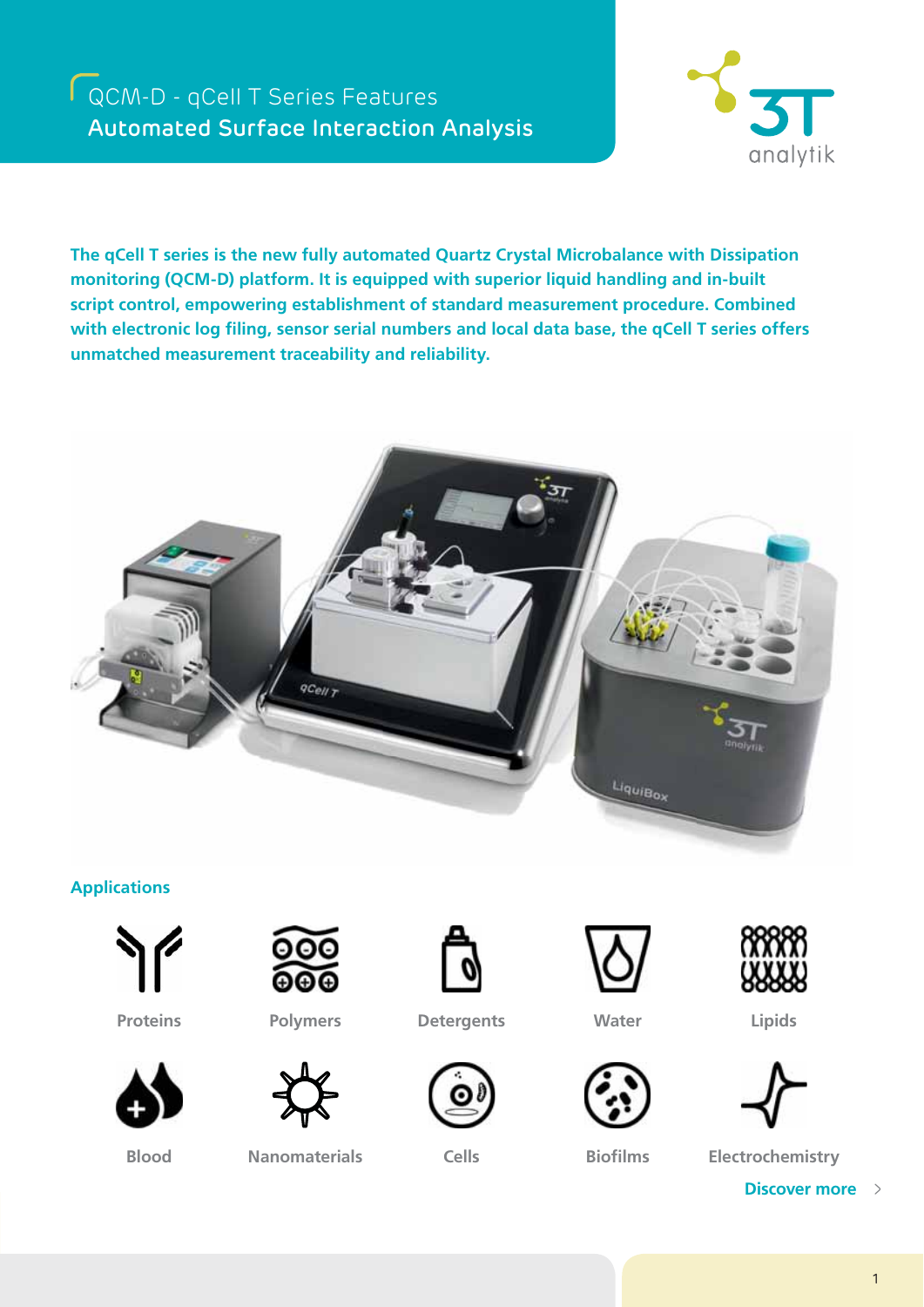# qCell T Series

#### **qCell T features:**

The qCell T series are highly advanced quartz crystal microbalances with damping/dissipation (QCM-D) monitoring. With unmatched signal stability, the devices are optimally suited for real time investigation of nanomaterials, biofilm formation, detergents, cell cultures, assessment of viscosity, or development of immunological, hematological, biological and electrochemical assays.

## **Sophisticated Technology**

# Dissipation Frequency Time

## **Frequency & Dissipation/Damping Monitoring with Multichannel QCM-D**

As one of the most advanced QCM-D producers in the world, 3T provides instruments that capture both the frequency and dissipation/damping of the oscillation with high resolution in real time. This provides information on the mass as well as the rigidity of the attached layer.

#### **Patented Chip Design & Innovative Referencing System**

The resonant quartz sensor and flow cell are designed for maximum baseline sensitivity. The unique sensor is attached on a sheet with unique serial number. The flow cell locks and seals the QCM-D sensor without asserting any pressure or tension on the quartz, as is not the case with other currently available QCM-D instruments. The unique referencing system captures the initial frequency and dissipation values of every new quartz chip. The values are saved together with the serial number of the chip. Any further changes made either within the flow cell or outside will be recognized by the instrument.





### **Precise Temperature & Fully Automated Fluid Control**

The flow cell and sample holder are integrated on the same precise Peltier temperature control block. This ensures that there are virtually no temperature differences, eliminating any temperature related frequency drifts and impacts on temperature dependent chemical and biochemical kinetics. Fully automated measurements with sampling and flow control ensure reliability, reproducibility and time efficiency.

#### **Diverse & Dedicated Applications**

#### **Various Sensor Types and Configurable Device**

Besides the standard gold coating, 3T provides a variety of other coatings e.g. other metal coatings, SiO<sub>2</sub>, hydroxyapatite, different polymers and special organic coatings. Configuration of 3T devices can be provided upon request. Customers can have one channel modified for electrochemistry as well as adding auto-sampling to the base instrument.





#### **Dedicated to Whole Blood Measurements and Electrochemistry**

Due to the flow cell design optimized for whole blood and blood compatible, nonactivating fluid contacting polymer surfaces, the gCell T achieves outstanding performance with whole blood samples. The qCell T is the only QCM-D instrument that has been used to investigate medical and scientific problems in the field of whole blood analysis. Furthermore, easy connection to potentiostat enables simultaneous electrochemistry and QCM-D measurements. The special design of electrode establishes uniform distribution of electric field, ensuring homogeneous layer deposition. Additionally, TTL communication allows the device to trigger or be triggered by procedures in potentiostat.

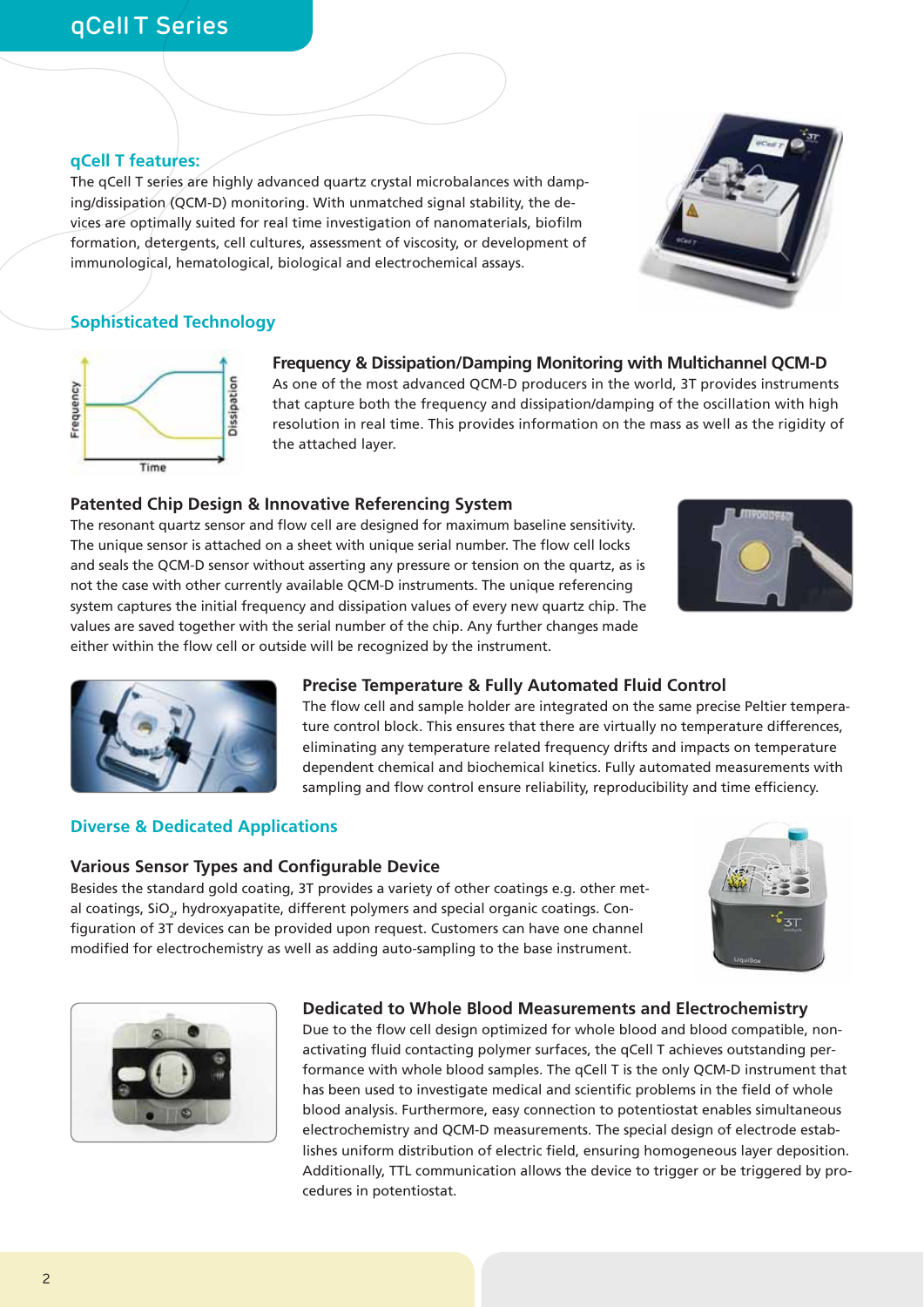# qCell T Series



#### **Easy Handling**



#### **Convenient Operation Control Arranged in Compact and Elegant Instrument Design**

3T focuses always on the operational ease and very short time to result. The patented design of the quartz sensor guarantees easy insertion and yet precise positioning of the quartz chip. After simply mounting the flow cell unit, the instrument is ready to measure. The easy control button (ECB) and on board display enable the user to gain quick access and rapid operation of the device without starting PC software. Plus, the device takes less space than a 13 inch laptop.

#### **Advanced Connectivity**

The qCell T utilizes Ethernet connection which can be set up with an IP address. When tied into a network, the unit and data acquisition can be operated remotely which is important for measurements requiring long run times.

#### **User-friendly & Powerful Software qGraph**

#### **Various Analysis Modules & Easy Data Export**

In addition to real time monitoring of frequency and dissipation/damping, qGraph software provides different analysis modules which guide the user quickly through data post-processing e.g. determine adsorbed mass density, thickness of viscoelastic layers, particle size and adsorption kinetics. Export or print data graph by one simple click. Data files can be further processed with Excel™, Origin™ and other processing software.





#### **Automation and Standardization of Experimental Procedures**

Automation of measurements is easily achieved by using the embedded software package. The qCell T series comes with a complete software suite for fully automated instrument control. The automatic log file tracks every step of the measurement and can be complemented via online protocol commenting functions. An in-built script function allows the user to program flow rates, source of sample, patterns and repetitive cycles and more. Saving the established protocols ensures the exact replication of user-defined standard operational procedures.

#### **Superior Data Management through Data Base Function**

With a QCM-D platform capable of rapidly generating data, 3T has taken pride in developing a robust and simple approach towards data storage and organisation. The data acquisition software qGraph logs the details of each measurement automatically and ties them to the unique serial number printed on each sensor chip. All measurements are automatically catalogued in a data base, and can be sorted by a variety of conditions, including: sensor serial number, date, author, sample and other user-defined categories.

|                                                                                                                                                                                                                                                                                                                                                                                                                                                                                                                                                                                                                                                                                                                                       |                          | <b>Industry</b>        |                     | BARNERS I AproData Literature Ltd Star of |                                 |                                                | 167.32                  | <b>Boundary, Changillon Doctor</b> |                                 | mediat             |  |
|---------------------------------------------------------------------------------------------------------------------------------------------------------------------------------------------------------------------------------------------------------------------------------------------------------------------------------------------------------------------------------------------------------------------------------------------------------------------------------------------------------------------------------------------------------------------------------------------------------------------------------------------------------------------------------------------------------------------------------------|--------------------------|------------------------|---------------------|-------------------------------------------|---------------------------------|------------------------------------------------|-------------------------|------------------------------------|---------------------------------|--------------------|--|
| <b>Asked view</b>                                                                                                                                                                                                                                                                                                                                                                                                                                                                                                                                                                                                                                                                                                                     |                          |                        |                     | weekned in richts. Issekned C-Lietan, 10  |                                 |                                                |                         |                                    |                                 |                    |  |
|                                                                                                                                                                                                                                                                                                                                                                                                                                                                                                                                                                                                                                                                                                                                       |                          | Date Drf. 28.          |                     |                                           | Toda Dist 29  Critique (pr)  Il |                                                |                         |                                    |                                 |                    |  |
| <b>Impactibility</b><br>×.                                                                                                                                                                                                                                                                                                                                                                                                                                                                                                                                                                                                                                                                                                            |                          | trestowed              | Tom and a May Au-   |                                           | <b>HASTARD C. Proceed B.</b>    |                                                |                         |                                    | 101123-27                       | arrives as         |  |
|                                                                                                                                                                                                                                                                                                                                                                                                                                                                                                                                                                                                                                                                                                                                       |                          | 17022A/Z               | two arts that he    |                                           | Charles C-Peaced                |                                                |                         |                                    | 2017/05/25                      | 2017-01-20         |  |
| The cliental detailers inflatin up. 11<br>columnation and industrial agencies<br>publican measurement comical<br>and an Big benefit device and<br><b>Description Sale of a</b><br>massurement as input for the cost<br>in Variathleashed," in case was<br>bod insufficient data have or the<br><b>Statutune city series bed in</b><br>whapither wraph you read to<br>close this panel and bum that<br>French behavil Tameli<br>magazinessed data" in "internal<br>dutationed to 52 a dutatione and<br>hicknowledge open this same.<br><b>Hetebaue book this panel for</b><br>Lieuvog The deal in baller<br><b>Telephone Columns TeleCo</b><br>Winniped Art & Services<br>may be adjust and setters have<br>nis its subdoor.<br>$\sim$ |                          | <b>1703204WC</b>       | C-PowerD            |                                           |                                 | (WILMAN), C-Peaked, 2017-01211.                |                         |                                    | JE1545-221  (JE1545-221)        |                    |  |
|                                                                                                                                                                                                                                                                                                                                                                                                                                                                                                                                                                                                                                                                                                                                       |                          | 170316KYLL             | C1Pages1            |                                           |                                 | 152/000 CVHpack 2010/23/81                     |                         |                                    | 301529-N.1 201545-N.1           |                    |  |
|                                                                                                                                                                                                                                                                                                                                                                                                                                                                                                                                                                                                                                                                                                                                       | w                        | <b>1871SIMAG</b>       | ing only like his   |                                           | <b>STIERER'S CALLANGE B</b>     |                                                |                         |                                    | 2010/07/28 1  2010/11/28 1.     |                    |  |
|                                                                                                                                                                                                                                                                                                                                                                                                                                                                                                                                                                                                                                                                                                                                       | 48                       | 161176-MW              | ing and the fact    |                                           | NETOLINIA COLLANDO E            |                                                |                         |                                    | 2014/11/93 2016 11:20:0         |                    |  |
|                                                                                                                                                                                                                                                                                                                                                                                                                                                                                                                                                                                                                                                                                                                                       | 12                       | 141138301              | the wife like for   |                                           | NETORGET Children's E           |                                                |                         |                                    | 2016-11241 - 2016-11281         |                    |  |
|                                                                                                                                                                                                                                                                                                                                                                                                                                                                                                                                                                                                                                                                                                                                       | $+1$                     | <b>NITIZEGN</b>        | the state like for- |                                           | testizinist. Chiamnist. 8       |                                                |                         |                                    | 3816-11-22-1 2016-11-22-1       |                    |  |
|                                                                                                                                                                                                                                                                                                                                                                                                                                                                                                                                                                                                                                                                                                                                       | ×                        | 161122040              | on this like for    |                                           | MITERNAL CHAMBER 10             |                                                |                         |                                    | 2010/11/22 1 22:06 11:22 1      |                    |  |
|                                                                                                                                                                                                                                                                                                                                                                                                                                                                                                                                                                                                                                                                                                                                       | ×                        | <b>NIVERSA</b>         | ing, only big for   |                                           | MITZKAK Citaeran, B.            |                                                |                         |                                    | 2010 11:22 1 2010 11:22 1       |                    |  |
|                                                                                                                                                                                                                                                                                                                                                                                                                                                                                                                                                                                                                                                                                                                                       | $\sim$                   | NITHROE                | Crimelet            |                                           |                                 | NITION, C-Lewish, 2016-10281, INFORMATI        |                         |                                    | 201621-1011 201621-2011         |                    |  |
|                                                                                                                                                                                                                                                                                                                                                                                                                                                                                                                                                                                                                                                                                                                                       | <b>TT</b>                | 161719Pers             | Children of L.      |                                           |                                 | NETTRING  (C) Deedsn  (2016) 12:26 r  (MERCOST |                         |                                    | 2016 YLNEY 2016 FLNEY           |                    |  |
|                                                                                                                                                                                                                                                                                                                                                                                                                                                                                                                                                                                                                                                                                                                                       | $\sim$                   | <b>MATRICK</b>         | 2. Userval          |                                           |                                 | 18111913. Children Jamisbatt, Internation      |                         |                                    | bring in solid 1 being ris as a |                    |  |
|                                                                                                                                                                                                                                                                                                                                                                                                                                                                                                                                                                                                                                                                                                                                       | $\mathbf{r}$             | 161110740              | low and a the fits. |                                           | <b>SEREDINAL Children's E</b>   |                                                |                         |                                    | 2016.11-12.1  2016.11-12.1      |                    |  |
|                                                                                                                                                                                                                                                                                                                                                                                                                                                                                                                                                                                                                                                                                                                                       | $\overline{1}$           | <b>MITTEREST</b>       | our side that he    |                                           | MITIMED Chiesalah, B            |                                                |                         |                                    | 2014-71-12-4  2016-71-12-5      |                    |  |
|                                                                                                                                                                                                                                                                                                                                                                                                                                                                                                                                                                                                                                                                                                                                       | 26                       | 101110414              | tion and a blacks.  |                                           | 16110MLA C:Llawan               |                                                |                         |                                    | 5010 1112 1 1010 1112 1         |                    |  |
|                                                                                                                                                                                                                                                                                                                                                                                                                                                                                                                                                                                                                                                                                                                                       | n                        | 101013628              | IT this might       |                                           |                                 | MORTA IT Chapter, 1976 NOLL.                   | TRAPPORTING             |                                    | 301610121 201610121             |                    |  |
|                                                                                                                                                                                                                                                                                                                                                                                                                                                                                                                                                                                                                                                                                                                                       | n                        | 1410116-79             | Citizenton,         |                                           |                                 | WIRELL CHANNEL 275-50121.                      | <b><i>MENSETALE</i></b> |                                    | 2016/05/17 1.                   | <b>DESCRIPTION</b> |  |
|                                                                                                                                                                                                                                                                                                                                                                                                                                                                                                                                                                                                                                                                                                                                       | 3e                       | <b>NUMBER</b>          | Chiampian.          |                                           |                                 | MISSING TO Check 11, 2016 10 11 1.             | NUMBER                  |                                    | 2014-16131.                     | 3016-16-12.1       |  |
|                                                                                                                                                                                                                                                                                                                                                                                                                                                                                                                                                                                                                                                                                                                                       | $\mathbb{R}$             | NUTLET                 | C.Meeler            |                                           |                                 | MOTOR TO COMMAN 2018 1919 1.                   | <b>MENDENH</b>          |                                    | 2014 10:12 1 2016 10:12 1       |                    |  |
|                                                                                                                                                                                                                                                                                                                                                                                                                                                                                                                                                                                                                                                                                                                                       | $\overline{\phantom{a}}$ | 141013-29              | Chiamipi.           |                                           |                                 | WITCHIT COLLENAL JETS 10111.                   | <b>MESSING</b>          |                                    | 2016/02/12 1 2016 05:52 1       |                    |  |
|                                                                                                                                                                                                                                                                                                                                                                                                                                                                                                                                                                                                                                                                                                                                       | $\mathbf{r}$             | 10/07/3.5%             | Chileston,          |                                           | HERTICAN CHAMPING 2018 IS ELT.  |                                                |                         |                                    | 2010-70-12 1  2019-70-12 9      |                    |  |
|                                                                                                                                                                                                                                                                                                                                                                                                                                                                                                                                                                                                                                                                                                                                       | ×                        | <b>MIGGAOS</b>         | Chiaeculus          |                                           |                                 | RISHOV, C-Lleely), JENNINGS, 14482002          |                         |                                    | 2016 10:04 0. 2016 11:04 1      |                    |  |
|                                                                                                                                                                                                                                                                                                                                                                                                                                                                                                                                                                                                                                                                                                                                       | $\mathbf{z}$             | <b><i>NEWSFILM</i></b> | line olds No for    | <b>HERITARY</b>                           | Citizenian, 18                  |                                                |                         |                                    | 2016-06-28                      | 12016-09-25        |  |